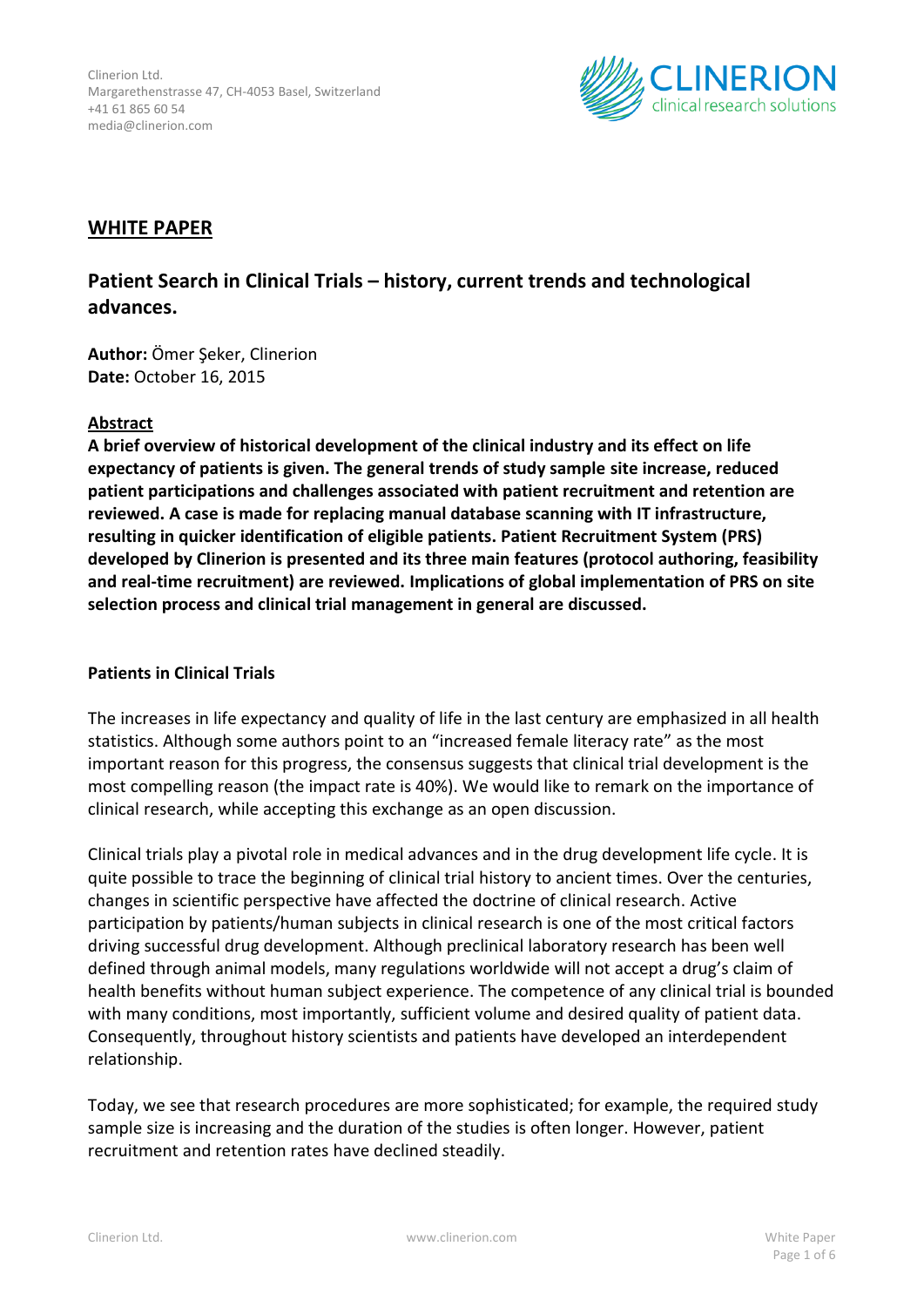### **Patient Trends**

With the development of evidence-based medicine, the evaluation of scientific publications is changing. Research designs are classified according to the evidence value; the sample size and the selection criteria of the subjects are more scrutinized. Comprehensive meta-analyses with the mission of identifying "universal truths" are more frequently published.

While these shifts help bring about a barrier to scientific fraud, the cost of proving added health benefits and/or improved outcomes with innovative drugs becomes much more challenging. In order to strengthen the evidence of the research, researchers need to study the drug's effects in a larger sample population.

A study conducted in Italy reveals that within six years, there were 65% more clinical trial applications and the average duration increased more than 70%; however, the patient participation rate reduced by 21% and the retention reduced by 30%.



*Fig. 1. Patient Trends. Ref: Sen A. "Clinical Trial Recruitment & Retention" (Published on September 23, 2013)*

In another study, more than 80% of the international trials failed to reach a sufficient number of patients in the planned recruitment period. Indeed, 26.5% of investigator-initiated trials and 8.4% of sponsor-initiated trials faced early termination due to an insufficient number of patients. Even if the mentioned researchers published the evidence, its medical value would be considered as questionable.

Along with the above trends, the drug development costs have increased: in 1979 the cost of a drug was \$100 million, in 2005 \$1.3 billion, today it is over \$1.7 billion.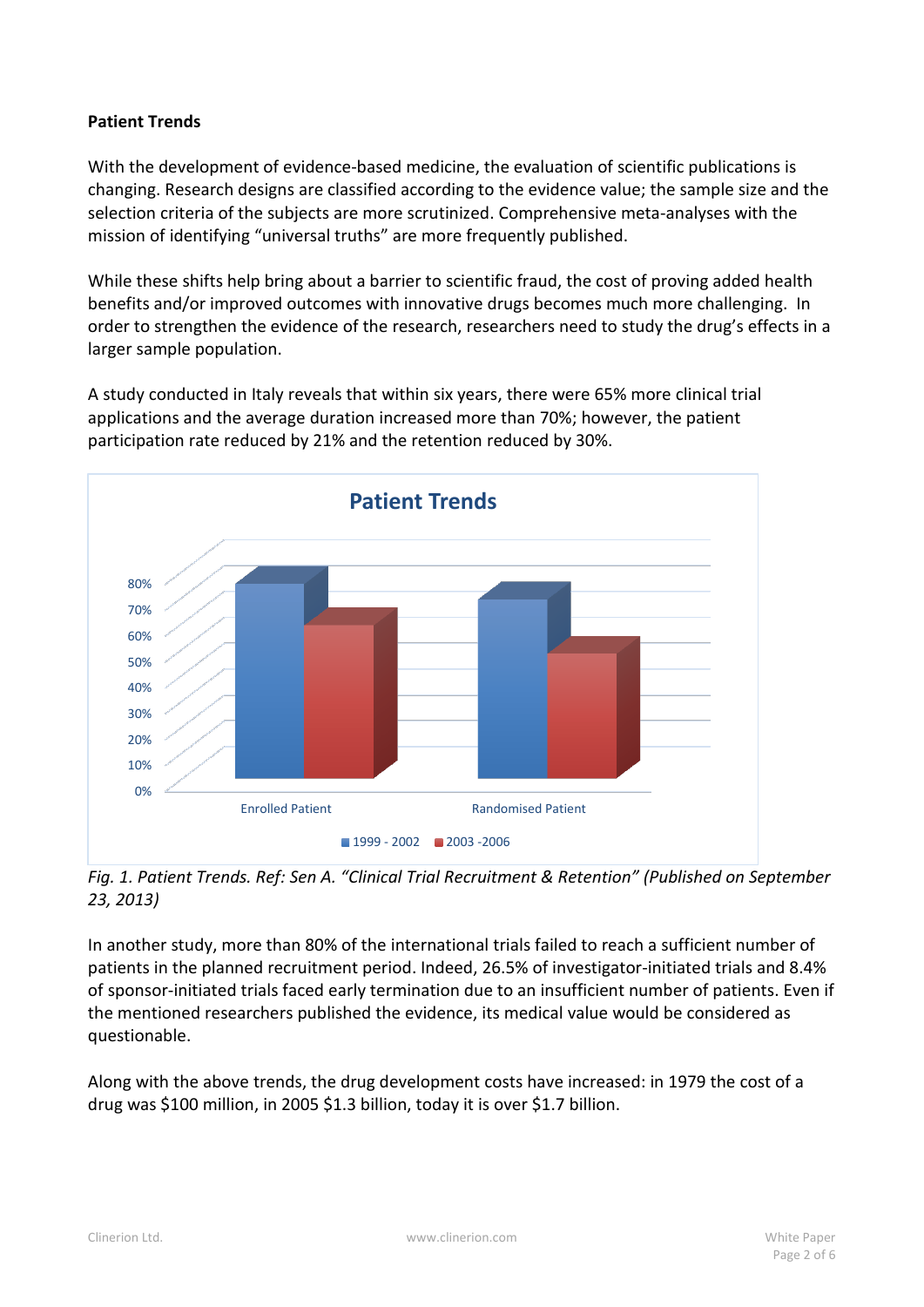

*Fig. 2. Increase in drug development costs over the past 40 years. Ref: Tufts Center for the Study of Drug Development (Published on November 24, 2014)*

### **Analysis of Trends**

Today, our expectations of drug safety, understanding of benefits and risks, and regulations have increased remarkably compared to previous generations. Negative experiences, such as the thalidomide disaster in the early 1960s, show how drug development affects those at the community level. The necessity for more stringent regulations for the pharmaceutical industry has largely increased the cost of research and development activities.

The challenges facing clinical trials are not only growing costs (thereby increasing risk), they are also threatened by falling patient participation and retention trends. An insufficient number of patients will generally reduce the reliability of clinical research.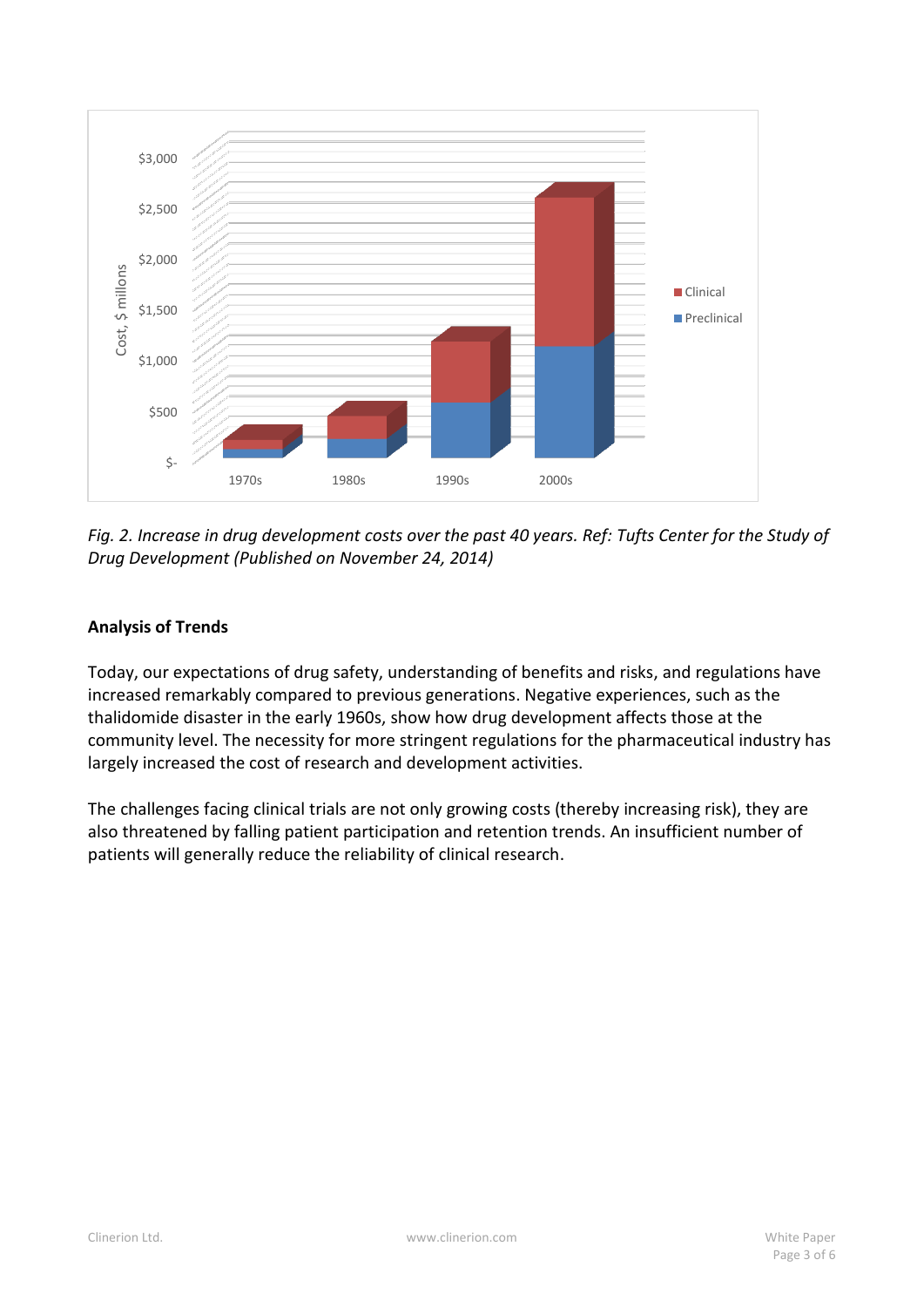

*Fig. 3. Clinical Trial Cost Drivers. Ref: Trialfactas.com (Published on November 25, 2010)*

Along with a rapidly growing number of international research centers, more investigators and more sites are involved in the process. Relationships between investigators and patients are changing often and this can further complicate the process planning.

In a survey conducted in the USA, 32% of the drug development budget was related to patient activities such as participation, retention, incentives, etc. An extension in an international trial due to insufficient patient numbers resulted in a \$ 1.3 million additional cost per day.

## **Identifying the Issue**

Patient processes are the largest item in the research budget. We can review the process in two main stages: patient recruitment and retention.

Research patient recruitment contains the following processes:

- 1. Patient screening
- 2. Achieving patient consent
- 3. First visit and randomization

For patient screening, many methods are used, such as associations, social media, written and visual marketing, etc. Still, the most common method is working directly with healthcare centers and their comprehensive patient archive. For example, in Turkey, medical faculties are chosen for their familiarity to research culture and broad portfolio of patients, particularly in rare diseases.

A health center's archive brings great opportunities along with big challenges. Maintaining quality in an ongoing archive is an important issue. However, archival quality is increasing, in part, due to malpractice concerns. Since the widespread use of hospital information systems (HIS), there have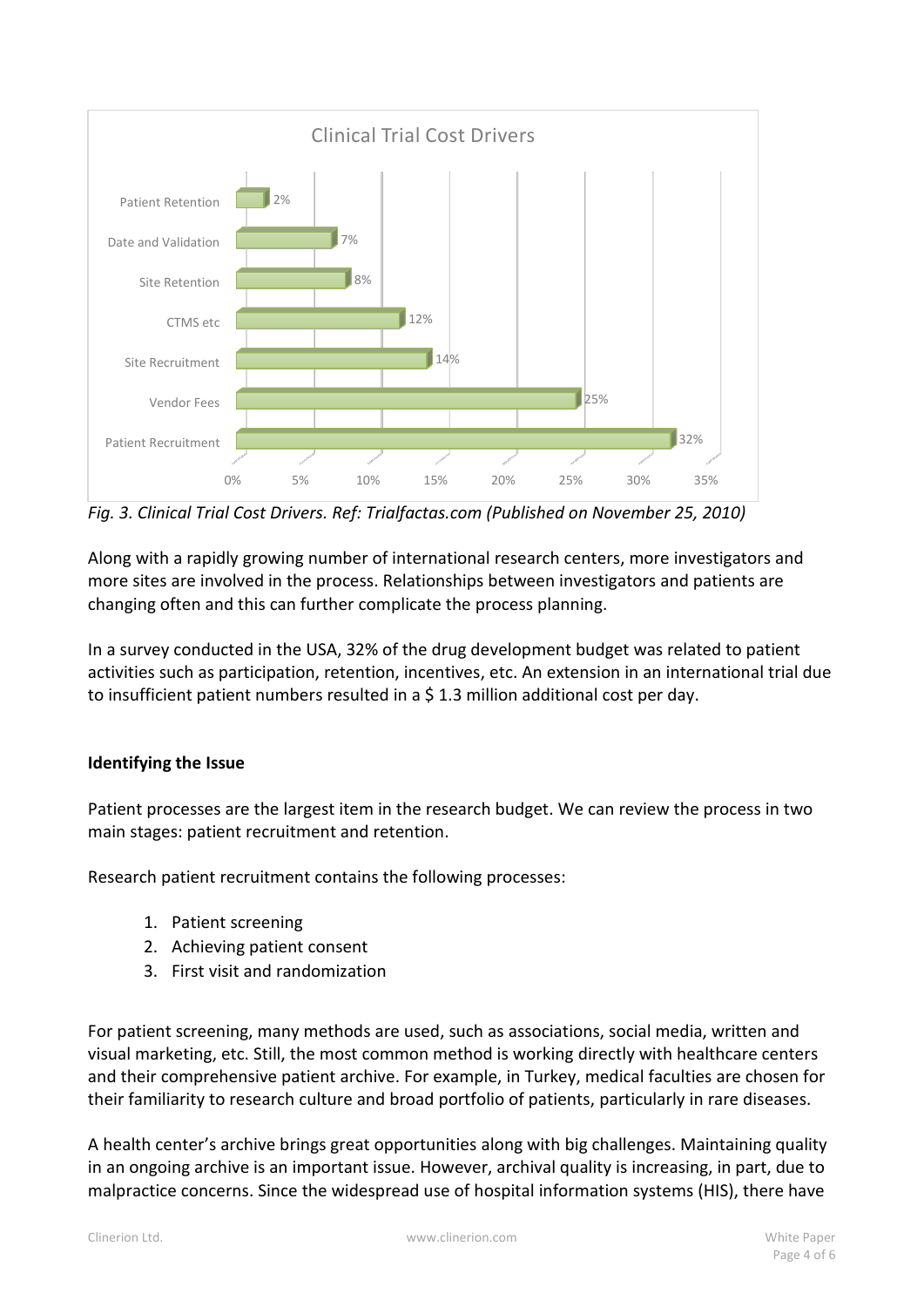been significant improvements.

In addition, archive screening requires an effort and financial cost. The process is labor-intensive and considered to be unappealing. Junior residents, students, medical secretaries and site coordinators generally execute this screening, with unsatisfactory performance. The reasons vary according to the scanner: The main reasons are a lack of medical knowledge and an insufficient knowledge of the research protocol.

Most of the staff execute the screening based on one or two criteria and thus may skip eligible patients for various reasons. Unfortunately, with this manual screening method effectiveness and sensitivity cannot be evaluated with any precision.

Furthermore, with manual screening it is difficult to reach current patient records. Manual screening will take days, perhaps weeks, to perform. A lack of controls and an inability to cover the whole institution's archive are added major concerns.

### **Solution Suggestion: IT Support**

Nearly 30% of the time dedicated to clinical trials is spent on patient recruitment and enrollment, while 37% of all sites in a given trial fail to meet their enrollment targets and more than 10% never enroll a single patient. As electronic technologies have redefined many processes in various industries, it is clear that such enhancements are also needed in clinical research.

Electronic Health Records (EHRs) may leverage the speed and quality of the patient recruitment process. The pharmaceutical industry and healthcare organizations are looking for an interoperable platform that utilizes real-time data from EHRs for clinical research, in compliance with relevant legal, ethical, regulatory, privacy protection requirements and policies.

There is no question that recruiting patients for global clinical trials through traditional means alone is challenging, time-consuming and expensive. However, integrating an intelligent system to the available HIS would help to scan the entire online data in seconds and, in turn, boost success rates. This is certainly incomparable to the manual process that requires days of extensive efforts. With such systems, data could be analyzed fast and efforts to reach eligible patients would be reduced to the minimum.

### **PRS**

Patient Recruitment System is one of the best innovative examples in clinical research. It is an integrated electronic system for recruitment in clinical trials. With the help of an Ontology Management Service (OMS), PRS utilizes patient EHR and enriches the data by harmonization, normalization and mapping to international classification systems and terminology. An indexing mechanism gives PRS the power to search for eligible patients among the millions of patient data in seconds, without affecting the performance of ongoing HIS operations.

PRS offers significant opportunities for the advancement of clinical research and enable clinical trials to be conducted more efficiently and cost effectively, by following the international data